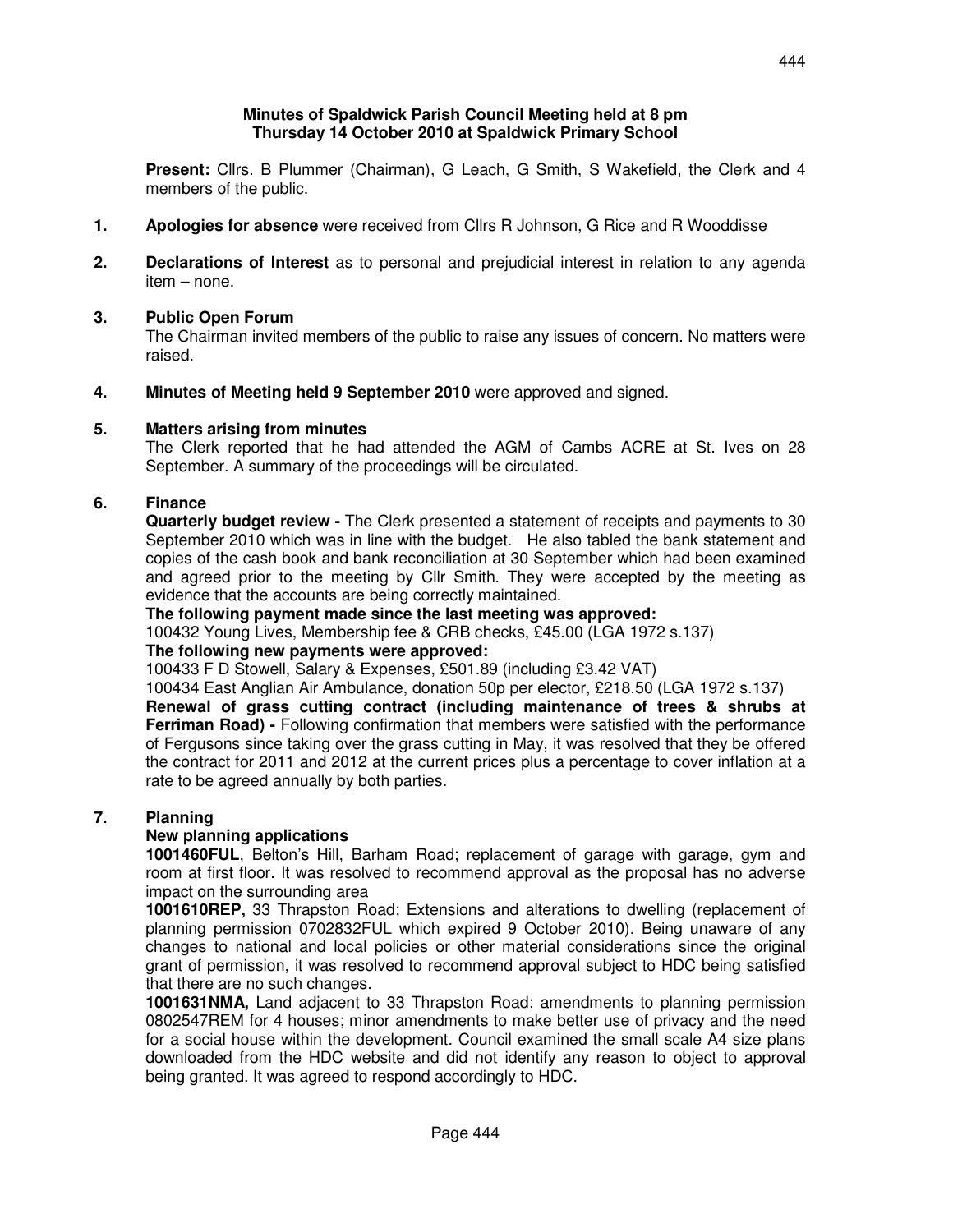## **8. Village Hall**

The Chairman reported that he had received a letter dated 4 October from Ed Roughsedge, Chairman of the Village Hall Management Committee, seeking assistance from the Parish Council prior to a Village Meeting being called to consider proposals to be presented by the Committee. He said that he has spoken to Ed, who agrees there is no point in calling a public meeting until the results of the recent survey have been analysed and other relevant facts are known.

 One question raised in the letter was how the hall would be managed after the build is completed. The Chairman said that this is clearly the responsibility of the duly elected Village Hall Management Committee. How this is done will depend on the nature of the hall – it's size, facilities, letting policy etc. The Parish Council has oversight as the Custodian Trustees.

## **9. Parish Plan**

Receive any reports and consider actions required – none received

 The Chairman confirmed that the plan will be presented to the North West Hunts Neighbourhood Forum at Fourfields School, Yaxley, 7 pm Wednesday 27 October in order to obtain the support of its constituent bodies.

## **10. Environmental issues**

**Planting at village entrances –** Cllr Leach stated that he hoped to have a proposal shortly. He was reminded by the Chairman that CCC Highways approval may be required.

**Footpath to rear of Nos. 2 & 3 Pound Close** – continuing action to resolve.

**Condition of new surface, Thrapston Road** – The Clerk read the response of the Highways Engineer in which he said that he has driven over this section on numerous occasions and finds it no more uneven and bumpy than most other roads in the area. He explained that it used a process new to Cambridgeshire which seals and forms a better antiskid surface; and that unless new cheaper alternatives to conventional surfacing are tried very little will be achieved in the future with reduced maintenance budgets. The surface will continue to be monitored but it is most unlikely to be removed due to the cost involved.

**Bids for funding of minor improvement schemes -** The Clerk reported that two bids had been submitted  $-$  (1) for an extended footway along the south side of High Street to Ivy Way, and (2) for Speed Reduction Measures (30 mph road surface markings at entrances to village & interactive speed signs within the village). The final results are awaited but, before the marking took place, the Traffic Engineer advised that interactive signs are only permitted at accident cluster sites and hence would not be considered. The Clerk then asked that the marking of a scheme for speed reduction measures should go ahead as Spaldwick suffers from excessive speeding more than the majority of rural villages, and said that "in the past the Parish Council has declared itself to be against speed humps but, if this is the only way to reduce speeds, this decision could be reversed". The statement from the Highways Engineer regarding the new surfacing material hinted that an offer to provide speed humps is likely.

 In response to a request by the Chairman the Clerk confirmed that an offer would be put to the Council for approval before any work was started on such a project

**Precautionary gritting route** – The Clerk reported that the PC proposal to include Belton's Hill and Woolley Hill in the route, on the grounds that they are particularly steep and become hazardous in icy/snowy weather and are both used by the bus to/from Spaldwick School, has been rejected because "it does not meet the bus criteria".

**Grit / salt bins** – (1) It was noted that CCC can supply at £93.00 each, delivered to site and filled; (2) Following discussion of sites which included Belton's Hill and Woolley Hill, it was resolved to purchase one bin as a trial – to be located near the junction of Royston Avenue and Ferriman Road. The precise site is to be agreed with Cambridgeshire Highways.

**Cockway Lane (within Spaldwick Parish) and Long Lane** – the question of maintenance has been referred to CCC Rights of Way Section to seek their assistance in cutting excessive growth of vegetation in these lanes.